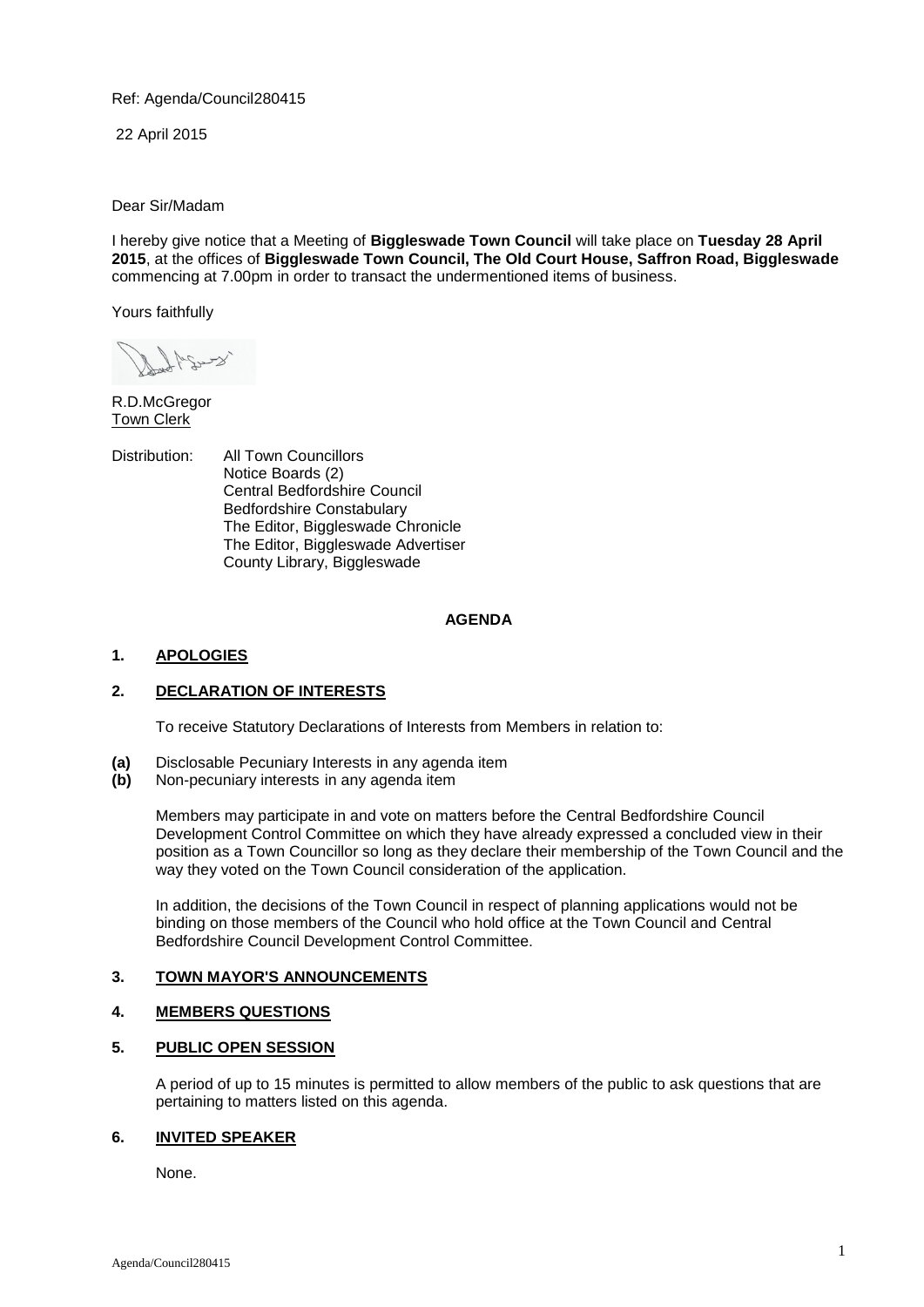### **7. MINUTES AND RECOMMENDATIONS OF MEETINGS**

**a.** For members to receive and approve the Minutes of the Council meeting held on 14 April 2015 at the Offices of Biggleswade Town Council, The Old Court House, Saffron Road, Biggleswade.

### **8. MATTERS ARISING**

**a.** Minutes of the Council meeting held on 14 April 2015

### **9. PLANNING APPLICATIONS**

- **a. CB/15/01251/FULL – 157 Holme Court Avenue, Biggleswade** Two storey side extension and single storey rear extension.
- **b. CB/15/01131/FULL – 20 Brunswick Close, Biggleswade** Two storey side extension and single storey front extension.
- **c. CB/15/01212/FULL – 44 Lindsell Crescent, Land adjacent to, Biggleswade** Erection of a new detached dwelling.
- **d. CB/15/01289/FULL – 5 Chapel Fields, Biggleswade** Convert the garage into a habitable space.
- **e. CB/15/01055/FULL – 4 Mulberry Close, Biggleswade** Erect a fence greater than 1 m next to a public highway.
- **f. CB/15/01340/FULL – 51 The Baulk, Biggleswade** Single storey side extension.
- **g. CB/15/01184/FULL – Unit 1, A1 Retail Park, London Road, Biggleswade** Installation of AC Condensers, air handling unit and erection of external fence plant enclosure.
- **h. CB/15/01315/FULL – 5 Drove Road, Biggleswade** Demolition of existing single storey extension and erection of new single storey extension to the rear of the property.
- **i. CB/15/01412/ADV – 6 Mercury Lane – Baden Powell Way, Land to front of, Biggleswade** Advertisement: Placement of a display board.

## **10. ACCOUNTS**

#### **a. Financial Administration**

For members to receive and adopt the following daft accounts (Subject to change):

- i. Detailed Balance Sheet to 31 March 2015
- ii. Summary of Income & Expenditure.
- iii. Current Bank Account, receipts and payments to 31 March 2015

#### **b. Internal Audit Report 2014-15 (Final update)**

For Members to receive and approve the Internal Audit Report 2014-15 (Final update)

A copy is attached to this agenda.

#### **11. ITEMS FOR CONSIDERATION**

#### **a. Bedfordshire Constabulary**

For members to receive Crime Figures from Bedfordshire Police.